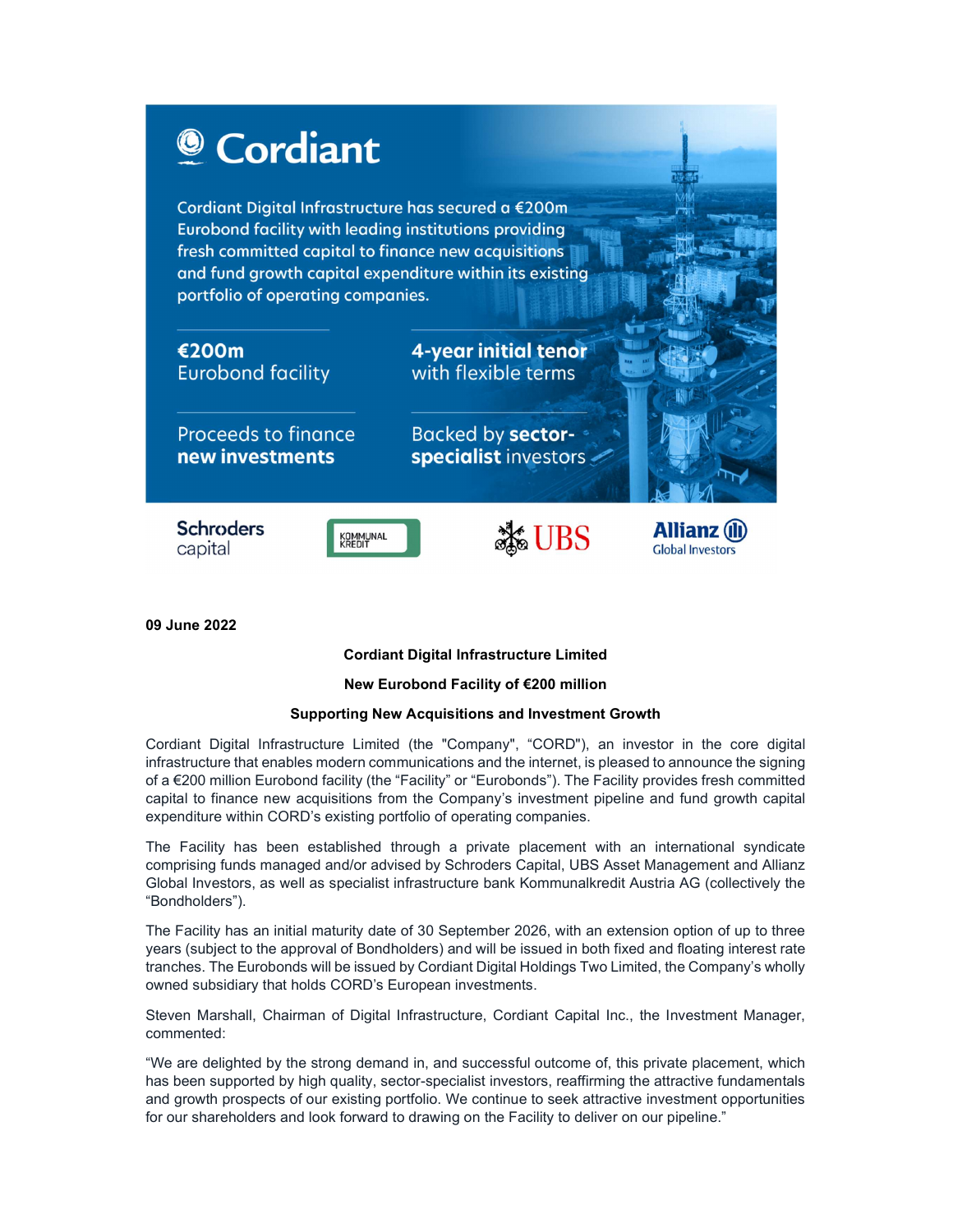Shonaid Jemmett-Page, Chairman of the Company, said:

"The Company has secured a flexible financing arrangement that will support its investment programme with capital from leading infrastructure investors. The successful raising of the Facility is testament to the Company's high-quality portfolio of assets with long-term contracts and inflation-linked revenues."

Augustin Segard, Fund Manager, Infrastructure Debt at Schroders Capital, commented:

"Schroders Capital is pleased to be supporting Cordiant Digital Infrastructure Limited as an anchor bondholder in this landmark transaction, which we believe provides our investors with exposure to a set of strong and diversified businesses with long-term, inflation-linked contracts in a sector with high growth dynamics."

Birgit Brinda, Head of Structuring and Execution at Kommunalkredit, said:

"Digital infrastructure is a key area for Kommunalkredit and we are excited to be partnering with Cordiant Digital Infrastructure Limited. The Company operates in some of our core geographic markets, which possess attractive economic fundamentals and fast-growing digital economies. We look forward to supporting the Company in delivering its investment programme and expanding our relationship in the years to come."

CORD was advised by Allen & Overy LLP (legal). The Bondholders were advised by Clifford Chance LLP (legal).

#### -ENDS-

#### For Further Information, please visit www.cordiantdigitaltrust.com or contact:

Cordiant Capital Inc. Investment Manager Stephen Foss, Managing Director

Philip Dennis / Felicity Winkles

+44 (0) 20 7201 7546

+44 (0)20 8434 2643

**Celicourt** PR Adviser

### Notes to Editors:

Cordiant Digital Infrastructure Limited primarily invests in the core infrastructure of the digital economy - data centres, fibreoptic networks and telecommunication and broadcast towers - "the plumbing of the internet" - in the UK, Europe and North America. Further details of the Company can be found on the Company's website at www.cordiantdigitaltrust.com.

The Company listed on the London Stock Exchange under the ticker CORD in February 2021. The Initial Public Offering was upscaled to £370m. Since listing, in total the Company has successfully raised c.£800m, deploying or committing most of the proceeds into three acquisitions (June 2022).

The three acquisitions include CRA, a leading independent digital infrastructure platform in the Czech Republic, Hudson Interxchange, a strategic interconnect datacentre located in New York, and Emitel, a multi-asset digital infrastructure platform, based in Poland. These assets offer stable, often index linked income, and the opportunity for growth, in-line with the Company's buy, build and grow strategy.

Cordiant Capital Inc. ("Cordiant"), the Company's investment manager, is a sector-focused investment manager with particular expertise and experience in digital infrastructure. Cordiant invests in global infrastructure and real assets, running infrastructure private equity and infrastructure private credit